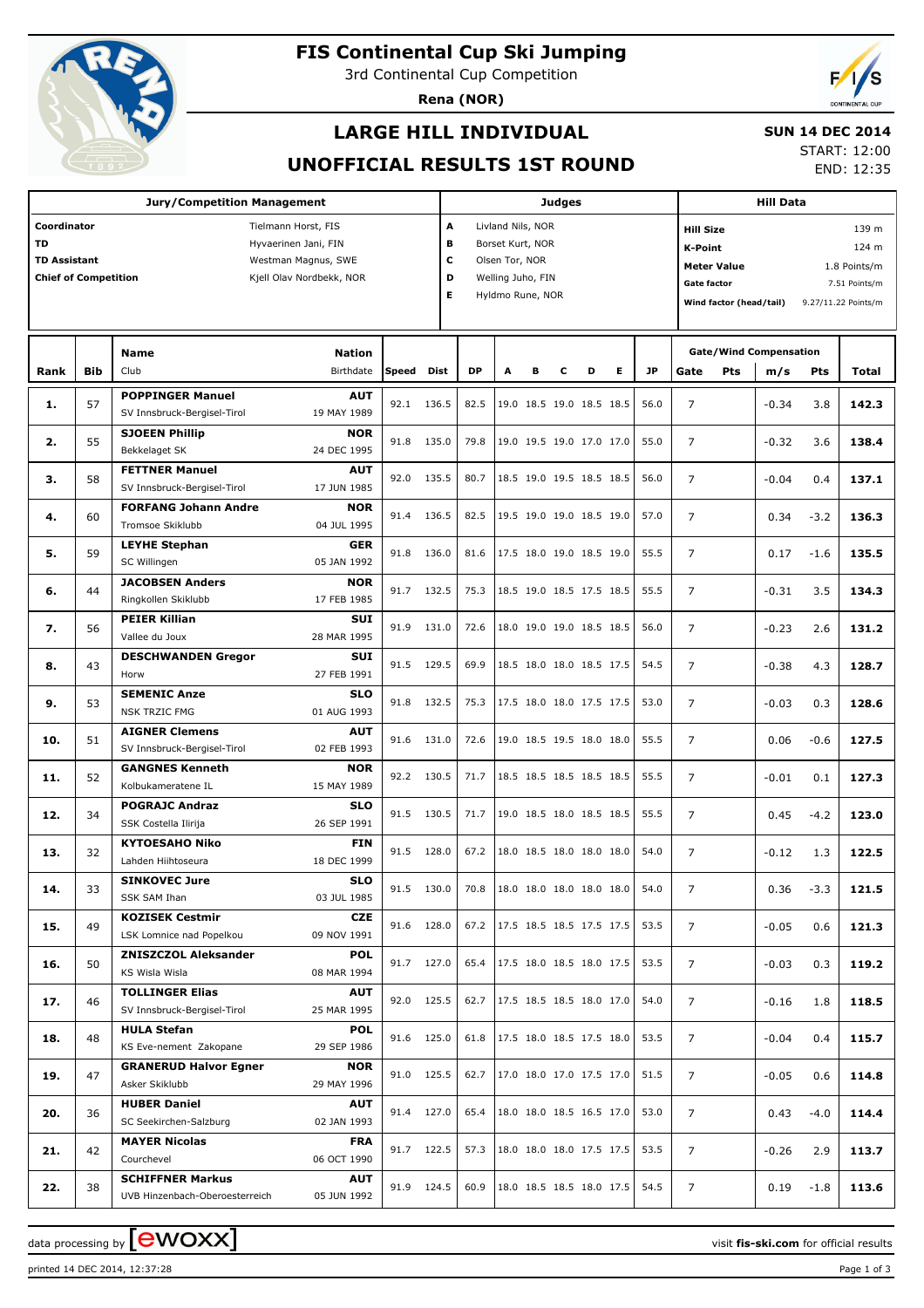

# **FIS Continental Cup Ski Jumping**

3rd Continental Cup Competition

**Rena (NOR)**



## **LARGE HILL INDIVIDUAL**

#### **SUN 14 DEC 2014**

### **UNOFFICIAL RESULTS 1ST ROUND**

START: 12:00 END: 12:35

|      |                | Name                                                          | <b>Nation</b> |       |            |           |   |   |   |                                 |      | <b>Gate/Wind Compensation</b> |         |        |       |
|------|----------------|---------------------------------------------------------------|---------------|-------|------------|-----------|---|---|---|---------------------------------|------|-------------------------------|---------|--------|-------|
| Rank | <b>Bib</b>     | Club                                                          | Birthdate     | Speed | Dist       | <b>DP</b> | A | в | c | Е<br>D                          | JP.  | Gate<br><b>Pts</b>            | m/s     | Pts    | Total |
|      |                |                                                               |               |       |            |           |   |   |   |                                 |      |                               |         |        |       |
| 23.  | 6              | <b>AALTO Antti</b><br>02 APR 1995<br>Kiteen Urheilijat        | <b>FIN</b>    | 91.7  | 125.0      | 61.8      |   |   |   | 16.5 16.5 16.5 15.5 16.0        | 49.0 | $\overline{7}$                | $-0.07$ | 0.8    | 111.6 |
|      |                | <b>JOHANSSON Robert</b>                                       | <b>NOR</b>    |       |            |           |   |   |   |                                 |      |                               |         |        |       |
| 24.  | 37             | Soere Aal IL<br>23 MAR 1990                                   |               |       | 91.6 124.5 | 60.9      |   |   |   | 17.5 18.0 18.0 17.5 17.0        | 53.0 | $\overline{7}$                | 0.28    | $-2.6$ | 111.3 |
|      |                | <b>ALAMOMMO Andreas</b>                                       | FIN           |       |            |           |   |   |   |                                 |      |                               |         |        |       |
| 25.  | $\overline{7}$ | Ounasvaaran Hiihtoseura<br>23 DEC 1998                        |               |       | 91.7 123.5 | 59.1      |   |   |   | 17.5 17.0 17.0 16.5 17.0        | 51.0 | $\overline{7}$                | $-0.10$ | 1.1    | 111.2 |
|      |                | <b>STURSA Vojtech</b>                                         | CZE           |       |            |           |   |   |   |                                 |      |                               |         |        |       |
| 26.  | 26             | 03 AUG 1995<br>Dukla Liberec                                  |               |       | 91.6 121.0 | 54.6      |   |   |   | 17.0 17.5 17.0 17.0 17.0        | 51.0 | $\overline{7}$                | $-0.44$ | 4.9    | 110.5 |
|      |                | <b>FAIRALL Nicholas</b>                                       | <b>USA</b>    |       |            |           |   |   |   |                                 |      |                               |         |        |       |
| 27.  | 18             | Andover Outing Club<br>06 JUL 1989                            |               |       | 91.8 122.0 | 56.4      |   |   |   | 17.0 17.5 17.0 17.0 17.0        | 51.0 | $\overline{7}$                | $-0.23$ | 2.6    | 110.0 |
| 28.  | 5              | <b>PASCHKE Pius</b>                                           | GER           |       | 91.7 122.5 | 57.3      |   |   |   | 16.5 17.5 17.5 16.5 17.0        | 51.0 | $\overline{7}$                | $-0.13$ | 1.5    | 109.8 |
|      |                | WSV Kiefersfelden<br>20 MAY 1990                              |               |       |            |           |   |   |   |                                 |      |                               |         |        |       |
| 29.  | 39             | <b>ZOGRAFSKI Vladimir</b>                                     | <b>BUL</b>    | 90.9  | 124.5      | 60.9      |   |   |   | 17.0 16.0 16.5 15.5 16.0        | 48.5 | $\overline{7}$                | $-0.02$ | 0.2    | 109.6 |
|      |                | <b>NSA</b><br>14 JUL 1993                                     |               |       |            |           |   |   |   |                                 |      |                               |         |        |       |
| 30.  | 35             | <b>CIKL Martin</b>                                            | <b>CZE</b>    |       | 92.1 124.5 | 60.9      |   |   |   | 18.0 18.0 18.0 17.5 17.5        | 53.5 | $\overline{7}$                | 0.55    | $-5.1$ | 109.3 |
|      |                | 17 AUG 1987<br>Dukla Liberec                                  |               |       |            |           |   |   |   |                                 |      |                               |         |        |       |
| 31.  | 3              | <b>RUDA Adam</b>                                              | <b>POL</b>    |       | 91.8 120.5 | 53.7      |   |   |   | 15.5 17.0 17.0 16.0 16.5        | 49.5 | $\overline{7}$                | $-0.38$ | 4.3    | 107.5 |
|      |                | ZTS Zakucie Zagorz<br>18 NOV 1995                             |               |       |            |           |   |   |   |                                 |      |                               |         |        |       |
| 32.  | 40             | <b>ZUPANCIC Miran</b>                                         | <b>SLO</b>    | 91.4  | 121.0      | 54.6      |   |   |   | $17.0$ 17.5 18.0 17.5 17.0      | 52.0 | $\overline{7}$                | $-0.05$ | 0.6    | 107.2 |
|      |                | SK Zagorje<br>11 NOV 1989                                     | POL           |       |            |           |   |   |   |                                 |      |                               |         |        |       |
| 33.  | 31             | <b>KLUSEK Bartlomiej</b><br>LKS Klmczok Bystra<br>15 JAN 1993 |               |       | 91.6 118.0 | 49.2      |   |   |   | 17.0 17.0 17.5 17.5 17.0        | 51.5 | $\overline{7}$                | $-0.35$ | 3.9    | 104.6 |
|      |                | <b>EGLOFF Luca</b>                                            | SUI           |       |            |           |   |   |   |                                 |      |                               |         |        |       |
| 34.  | 30             | 06 JUN 1995<br>Grabserberg                                    |               |       | 91.7 117.0 | 47.4      |   |   |   | 16.5 17.0 17.0 17.0 16.5        | 50.5 | $\overline{7}$                | $-0.59$ | 6.6    | 104.5 |
|      |                | <b>JUSTIN Rok</b>                                             | <b>SLO</b>    |       |            |           |   |   |   |                                 |      |                               |         |        |       |
| 35.  | 45             | 06 APR 1993<br>SSD Stol Zirovnica                             |               |       | 91.2 116.5 | 46.5      |   |   |   | 18.5 18.0 19.0 17.5 17.5        | 54.0 | $\overline{7}$                | $-0.33$ | 3.7    | 104.2 |
|      |                | <b>WENIG Daniel</b>                                           | GER           |       |            |           |   |   |   |                                 |      |                               |         |        |       |
| 36.  | 54             | 12 AUG 1991<br>SK Berchtesgaden                               |               |       | 92.1 117.5 | 48.3      |   |   |   | 17.5 17.0 18.0 17.0 17.0        | 51.5 | $\overline{7}$                | $-0.26$ | 2.9    | 102.7 |
| 37.  | 41             | <b>QUECK Danny</b>                                            | GER           |       | 91.8 116.0 | 45.6      |   |   |   | 17.0 17.5 18.0 17.0 16.5        | 51.5 | $\overline{7}$                | $-0.27$ |        | 100.1 |
|      |                | WSV 08 Lauscha<br>17 SEP 1989                                 |               |       |            |           |   |   |   |                                 |      |                               |         | 3.0    |       |
| 38.  | 29             | <b>HVALA Jaka</b>                                             | <b>SLO</b>    |       | 91.8 112.5 | 39.3      |   |   |   | 16.0 16.5 17.0 17.0 16.5        | 50.0 | $\overline{7}$                | $-0.70$ | 7.9    | 97.2  |
|      |                | Ssk Ponikve<br>15 JUL 1993                                    |               |       |            |           |   |   |   |                                 |      |                               |         |        |       |
| 39.  | 21             | <b>BIEGUN Krzysztof</b>                                       | <b>POL</b>    |       | 91.3 118.0 | 49.2      |   |   |   | 15.5 16.0 17.0 16.5 16.5        | 49.0 | 7                             | 0.25    | $-2.3$ | 95.9  |
|      |                | 21 MAY 1994<br>SS-R LZS Sokol Szczyrk                         |               |       |            |           |   |   |   |                                 |      |                               |         |        |       |
| 40.  | 14             | <b>RHOADS William</b>                                         | <b>USA</b>    |       | 91.9 113.0 | 40.2      |   |   |   | 16.5 16.5 16.0 16.5 16.0        | 49.0 | $\overline{7}$                | $-0.50$ | 5.6    | 94.8  |
|      |                | <b>UOP Sports Clubs</b><br>08 JUN 1995                        |               |       |            |           |   |   |   |                                 |      |                               |         |        |       |
| 41.  | 8              | <b>WINTER Paul</b><br>05 OCT 1997<br>SC Willingen             | <b>GER</b>    |       | 91.0 116.0 | 45.6      |   |   |   | 16.5 17.0 17.0 17.0 16.0        | 50.5 | $\overline{7}$                | 0.26    | $-2.4$ | 93.7  |
|      |                | <b>ANTONISSEN Lars</b>                                        | NED           |       |            |           |   |   |   |                                 |      |                               |         |        |       |
| 42.  | 23             | National Team<br>31 JUL 1995                                  |               |       | 91.7 115.5 | 44.7      |   |   |   | 17.5 17.0 17.5 17.0 16.5        | 51.5 | $\overline{7}$                | 0.44    | $-4.1$ | 92.1  |
|      |                | <b>MIETUS Krzysztof</b>                                       | <b>POL</b>    |       |            |           |   |   |   |                                 |      |                               |         |        |       |
| 43.  | 28             | AZS Zakopane<br>08 MAR 1991                                   |               |       | 91.4 112.0 | 38.4      |   |   |   | 16.0 16.5 16.0 16.0 16.0        | 48.0 | $\overline{7}$                | $-0.49$ | 5.5    | 91.9  |
|      |                | <b>PITEA Sorin Iulian</b>                                     | <b>ROU</b>    |       |            |           |   |   |   |                                 |      |                               |         |        |       |
| 44.  | 27             | CSS Dinamo Rasnov<br>09 JUL 1997                              |               |       | 91.2 111.5 | 37.5      |   |   |   | 16.5 17.0 16.0 17.0 16.5        | 50.0 | $\overline{7}$                | $-0.34$ | 3.8    | 91.3  |
|      |                | <b>INNGJERDINGEN Christian</b>                                | SWE           |       | 91.5 112.5 | 39.3      |   |   |   | 16.0 17.0 17.0 16.5 16.5        | 50.0 |                               |         |        |       |
| 44.  | $\overline{4}$ | Holmens If<br>19 DEC 1996                                     |               |       |            |           |   |   |   |                                 |      | $\overline{7}$                | -0.18   | 2.0    | 91.3  |
| 46.  | 15             | <b>LANIN Ivan</b>                                             | <b>RUS</b>    |       | 91.4 110.5 | 35.7      |   |   |   | 16.0 17.0 17.0 17.0 15.5        | 50.0 | $\overline{7}$                | -0.45   | 5.0    | 90.7  |
|      |                | 15 JAN 1992                                                   |               |       |            |           |   |   |   |                                 |      |                               |         |        |       |
| 47.  | 24             | <b>TOROK Eduard</b>                                           | <b>ROU</b>    |       | 90.6 113.5 | 41.1      |   |   |   | 16.5 17.0 17.0 17.0 15.5        | 50.5 | $\overline{7}$                | 0.16    | $-1.5$ | 90.1  |
|      |                | CSS Dinamo Rasnov<br>02 MAY 1997                              |               |       |            |           |   |   |   |                                 |      |                               |         |        |       |
| 48.  | $\overline{2}$ | <b>BRASME Paul</b>                                            | <b>FRA</b>    |       | 91.3 111.0 |           |   |   |   | 36.6   16.0 16.5 16.5 16.5 16.5 | 49.5 | $\overline{7}$                | $-0.33$ | 3.7    | 89.8  |
|      |                | 03 AUG 1997<br><b>U.S VENTRON</b>                             |               |       |            |           |   |   |   |                                 |      |                               |         |        |       |

printed 14 DEC 2014, 12:37:28 Page 2 of 3

data processing by **CWOXX** and  $\overline{A}$  wisit **fis-ski.com** for official results